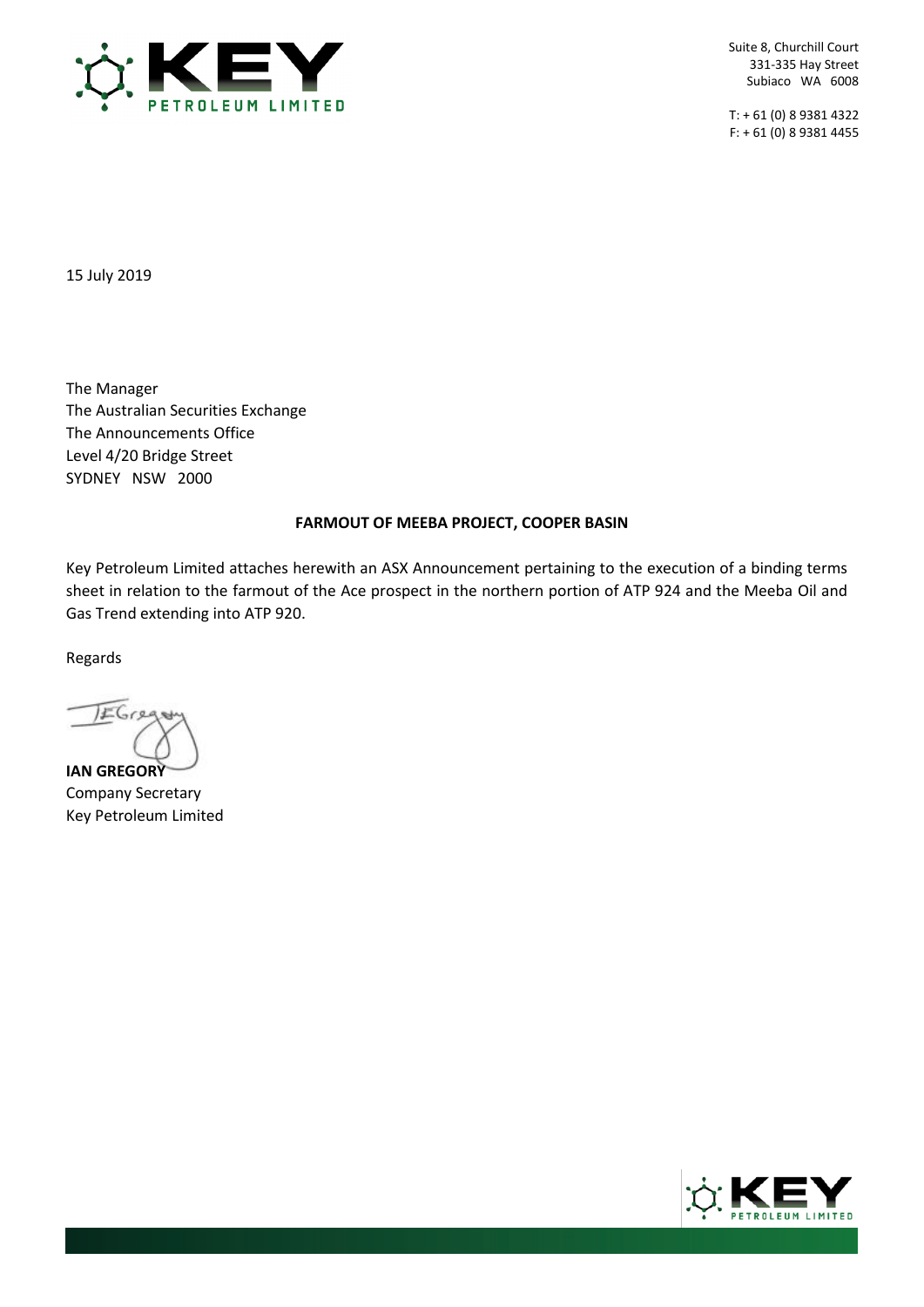

T: + 61 (0) 8 9381 4322 F: + 61 (0) 8 9381 4455

**ASX:KEY**

## **ASX Announcement 15 July 2019**

# **FARMOUT OF MEEBA PROJECT, COOPER BASIN**

Key Cooper Basin Pty Ltd ("Key" or "Company"), a wholly owned subsidiary of Key Petroleum Limited ("KPL"), is pleased to announce it has executed a binding terms sheet for the farmout of the Ace prospect area of ATP 924 and ATP 920 which includes the corresponding oil trend (collectively the "Meeba Project") with Pancontinental Oil and Gas NL ("Pancon").

Pancon has agreed to farm-in to the Meeba Project. Pancon will acquire from Key:

- an undivided 20% participating interest in ATP 920 (together with an option to acquire an additional undivided 15% participating interest in ATP 920); and
- an undivided 25% participating interest in the Ace Area (collectively the "Farmin Interest").

In consideration of the assignment of the Farmin Interest, Pancon will undertake the following obligations (collectively Farmin Obligations):

- pay to Key, \$150,000 on the execution of the terms sheet to cover costs in relation to seismic reprocessing in respect of the Ace Area and the area of ATP 920 as well as other permitting costs. \$100,000 will be refundable if ATP 920 and ATP 924 are not renewed; and
- fund 26.67 % of the total costs and expenses of drilling a to be selected, exploration well to target depth including plugging and abandoning the well (Dry Hole Costs) but excluding success case costs associated with testing and completing the well, with such well costs to be capped at gross \$3,000,000 ("on a 100% basis").

By satisfying the Farmin Obligations Pancon shall be deemed to have also acquired from Key an option ("ATP 920 Option") to acquire a further undivided 15% participating interest in ATP 920:

- The option may be exercised by Pancon giving notice to Key at least 90 days prior to the expiry of Year 1 of the renewed term of ATP 920; and
- If Pancon exercises the option then Pancon will fund, at its sole risk and expense, during Year 2 of the renewed term of ATP 920, 280km of 2D seismic data acquisition in respect of ATP 920 and shall thereby earn or acquire a further undivided 15% participating interest in ATP 920.

Key will remain Operator and as soon as practicable following Pancon satisfying the Farmin Obligations, Key will have the option ("Excise Option") to apply to divide ATP 924 into two authorities to prospect, one comprising the Ace Area where Key will retain 75% and the other comprising the balance area within ATP 924 where Key will retain 100%.

The Excise Option may be exercised by Key giving notice to Pancon within 12 calendar months following Pancon satisfying the Farmin Obligations.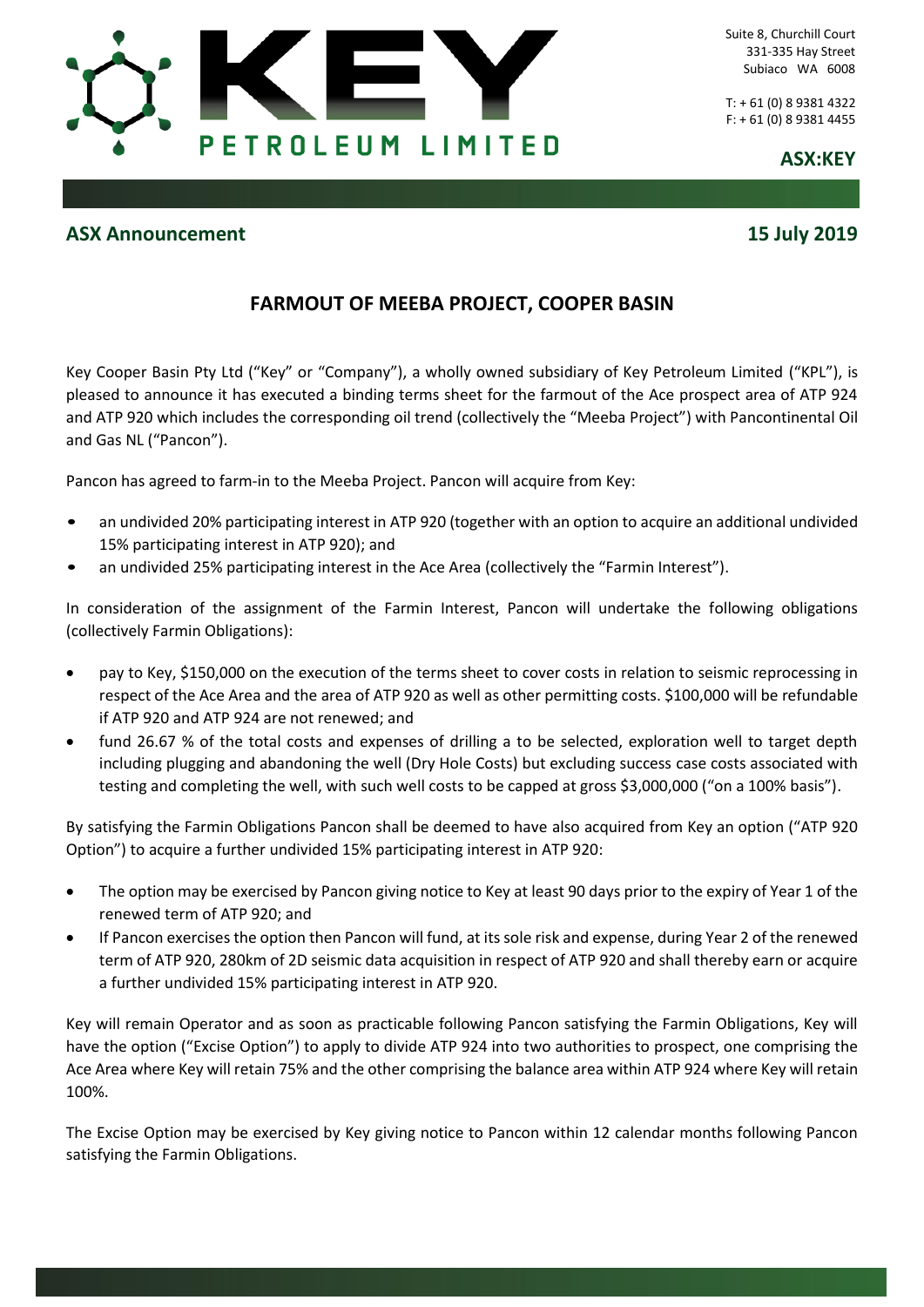

T: + 61 (0) 8 9381 4322 F: + 61 (0) 8 9381 4455

## **ASX:KEY**

Commenting on the execution of the binding farmout terms sheet, Managing Director Kane Marshall stated "We are delighted to have executed this farmout terms sheet with Pancon to drill the high impact Ace prospect with material follow up potential on the Meeba Project that extends into ATP 920. Importantly it brings in a likeminded strategic partner for this highly prospective oil and gas flank play where the Cook/Cuisinier Oilfields are located to the south and the Inland oilfield is located at the northern margin of Cooper Basin acreage. Key regards the Ace structure as one of the best prospects in our portfolio, with closure in the order of approximately 1,400 acres overlying the Permian margin and sitting favourably for land access. The Company is finalising commercial terms not only for Ace but other potential partners for the Tanbar Gas Project and with rig availability for the second half of 2019 to drill two prospects we are excited by this pipeline of news flow to come for shareholders."

#### **Meeba Project Prospective Resources Information**

 $\ddot{\phantom{a}}$ 

- There are a total seventeen (17) conventional oil prospects within ATP 920 and the northern component of ATP 924 ("Ace Area"). A minimum of nine (9) prospects make up the Meeba Project which includes the Ace Area defining the primary project focus area. In addition to the main Meeba Project there have been prospects identified both on trend from the Inland Oil Field and in other areas of ATP 920. These prospective resources are currently being assessed with newly reprocessed seismic;
- 2D seismic data (over 20 years old) has recently been reprocessed to determine the prospective resources for the Meeba Project;
- The prospective resource range for the Meeba Project is identified in millions of barrels of recoverable oil with the range given as 1U (Low) 6.3 mmbbls, 2U (Best) 23.7 mmbbls, and 3U (High) 46.1 mmbbls<sup>1</sup>as at 14 July 2019 and all cases include the prospects listed on the table overleaf and do not include any barrels of oil equivalent;
- The project prospective resource for the Meeba Project range includes the material Ace prospect, a large compressional rollover structure analogous to producing oil fields elsewhere in the Cooper Eromanga Basin which has a prospective resource range of 1U (Low) 2.9 mmbbls, 2U (Best) 10.7 mmbbls and 3U (High) 20.1 mmbbls for the oil case which do not include any barrels of oil equivalent for gas. The gas component of the prospect has a prospective resource range of 1U (Low) 14.6 Bcf, 2U (Best) 39.6 and 3U (High) of 72.7 Bcf<sup>2</sup> and all volumes are as 14 July 2019. The prospect has structural closure at the Jurassic and Triassic levels with a geological chance of success estimated at 19% for each of these intervals;
- The average geological chance of success for prospects for the remainder of the Meeba Project excluding the Ace prospect is 15%;
- Prospective Resources are the estimated quantities of petroleum that may potentially be recovered by the application of a future development project(s) and relate to undiscovered accumulations;
- Recently reprocessed data is of sufficient enough quality, with high signal to noise ratio to give confidence in the structural closures and therefore the resulting prospective resources (see overleaf); and
- Further exploration appraisal and evaluation is required to determine the existence of a significant quantity of potentially moveable hydrocarbons (refer Prospective Resource Notes on last page of this announcement for Resource Estimate Determination for the Meeba Project).

 $1$  The prospective resource parameters for the prospects were combined probabilistically and for the Meeba Project the volumes for each prospect were then summed arithmetically to give each category of prospective resource.

<sup>&</sup>lt;sup>2</sup> The prospective resource parameters for the Ace prospect make up the gas prospective resource estimates for the Meeba Project and accounts for prospectivity within the Triassic Arrabury Formation prospective resource.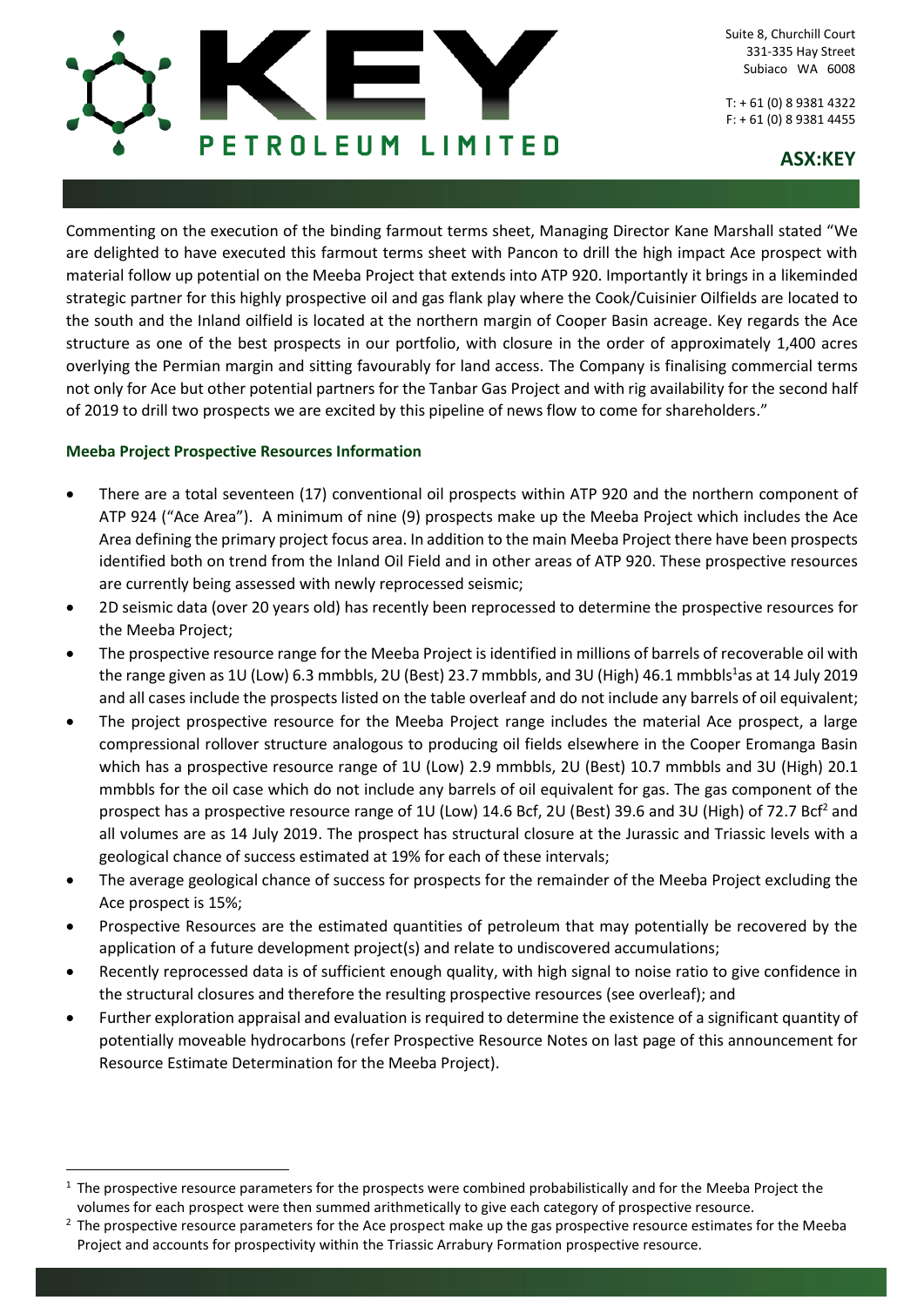

T: + 61 (0) 8 9381 4322 F: + 61 (0) 8 9381 4455

### **ASX:KEY**

#### **Ace Prospect Information**

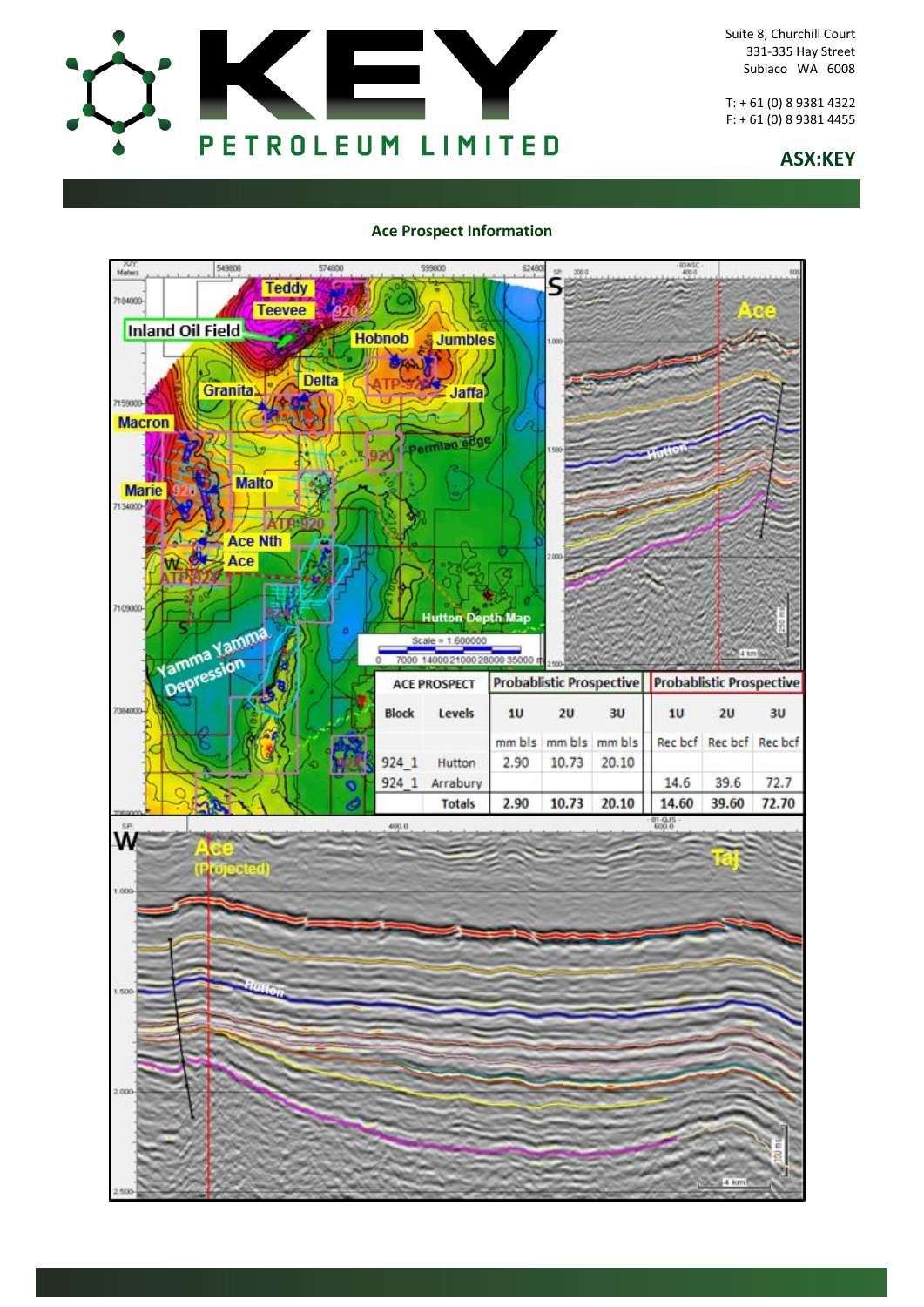

T: + 61 (0) 8 9381 4322 F: + 61 (0) 8 9381 4455

## **ASX:KEY**



*2019 Reprocessing Results*

## **Meeba and Inland Structural Trend Information**



*Meeba Project Prospectivity (ATP 920) extending from Ace in north of ATP 924*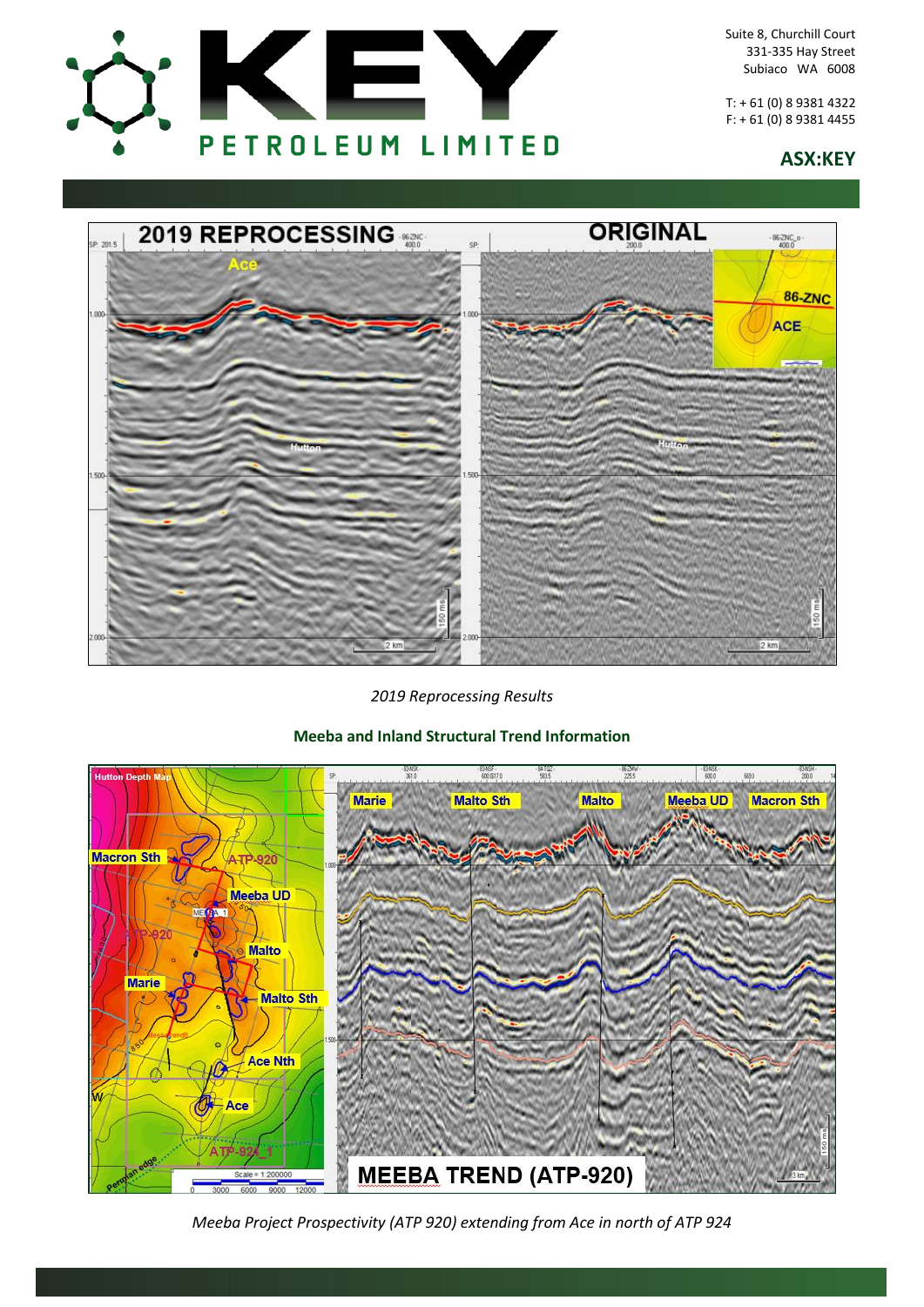

T: + 61 (0) 8 9381 4322 F: + 61 (0) 8 9381 4455

## **ASX:KEY**

| <b>Meeba Project</b> |              |               | <b>Probablistic Prospective</b><br><b>Resource</b><br>OIL |        |        | <b>Probablistic Prospective</b><br><b>Resource</b><br><b>GAS</b> |      |      |
|----------------------|--------------|---------------|-----------------------------------------------------------|--------|--------|------------------------------------------------------------------|------|------|
| <b>Prospect Name</b> | <b>Block</b> | <b>Levels</b> | 10                                                        | 2U     | 3U     | 1 <sub>U</sub>                                                   | 2U   | 3U   |
|                      |              |               | mm bls                                                    | mm bls | mm bls | bcf                                                              | bcf  | bcf  |
| <b>Macaron</b>       | 920          | Hutton        | 0.5                                                       | 1.8    | 3.6    |                                                                  |      |      |
| <b>Macaron South</b> | 920          | Hutton        | 0.4                                                       | 1.9    | 4.1    |                                                                  |      |      |
| Malto                | 920          | Hutton        | 1.2                                                       | 3.8    | 7.3    |                                                                  |      |      |
| Malto South          | 920          | Hutton        | 0.4                                                       | 2.1    | 3.7    |                                                                  |      |      |
| Marie                | 920          | Hutton        | 0.5                                                       | 2.0    | 3.6    |                                                                  |      |      |
| Marie North          | 920          | <b>Hutton</b> | 0.1                                                       | 0.4    | 1.0    |                                                                  |      |      |
| Meeba South          | 920          | Hutton        | 0.1                                                       | 0.6    | 1.2    |                                                                  |      |      |
| Ace                  | 924          | Hutton        | 2.9                                                       | 10.7   | 21.0   |                                                                  |      |      |
|                      | 924          | Arrabury      |                                                           |        |        | 14.6                                                             | 39.6 | 72.7 |
| Ace North            | 920          | Hutton        | 0.1                                                       | 0.4    | 0.7    |                                                                  |      |      |
| <b>Totals</b>        | 920/924      |               | 9.6                                                       | 35.8   | 71.0   | 14.6                                                             | 39.6 | 72.7 |

*Meeba Project Prospective Resources Table (including Ace)*

For more information please contact:

## **IAN GREGORY** Company Secretary **Key Petroleum Limited**

*Telephone: +61 (0) 8 9381 4322 Email: [investors@keypetroleum.com.au](mailto:investors@keypetroleum.com.au)*

#### *Competent Person's Statement*

*Except where otherwise noted, information in this release related to exploration and production results and petroleum resources is based on information completed by Mr JL Kane Marshall who is an employee of Key Petroleum Limited and is a qualified petroleum reserves and resources evaluator. Resources reported in this announcement are based on representative information and supporting documentation. Mr Marshall is a Practising Petroleum Engineer and Petroleum Geologist and holds a BSc (Geology), a BCom (Investment and Corporate Finance) and a Masters in Petroleum Engineering. He is a member of the Society of Petroleum Engineers (SPE), American Association of Petroleum Geologists (AAPG), The Geophysical Society of Houston (GSH), Petroleum Exploration Society of Great Britain (PESGB), Formation Evaluation Society of Australia (FESAus), Petroleum Exploration Society of Australia (PESA), South East Asia Petroleum Exploration Society (SEAPEX) and Society of Petrophysicists and Well Log Analysts (SPWLA) and has over 20 years of relevant experience. Mr Marshall consents to the inclusion of the information in this document.*